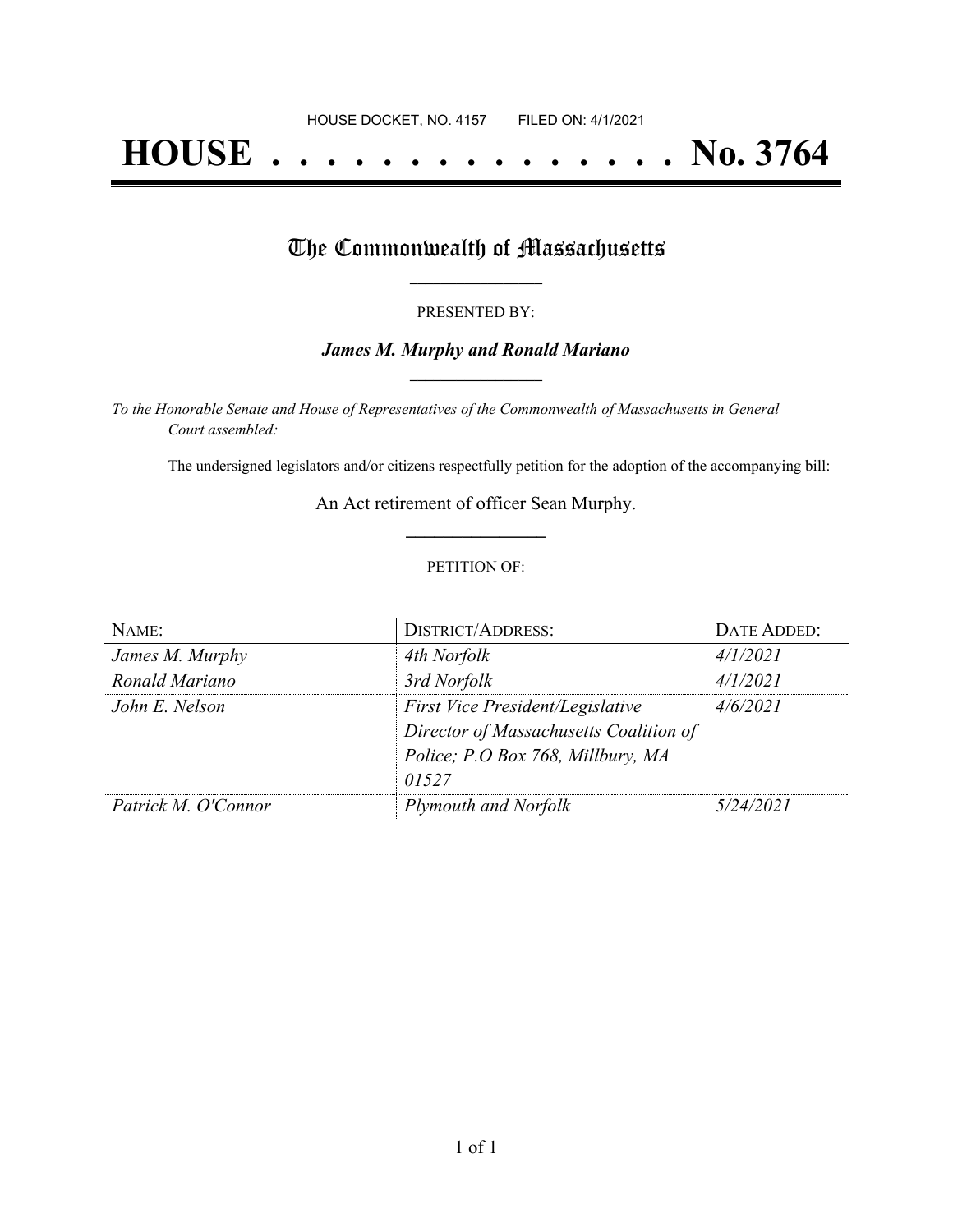#### HOUSE DOCKET, NO. 4157 FILED ON: 4/1/2021

## **HOUSE . . . . . . . . . . . . . . . No. 3764**

By Messrs. Murphy of Weymouth and Mariano of Quincy, a petition (accompanied by bill, House, No. 3764) of James M. Murphy, Ronald Mariano and John E. Nelson (with the approval of the mayor and town council) that the retirement board of the city known as the town of Weymouth be authorized to retire Sean Murphy, a police officer in the Weymouth police department. Public Service. [Local Approval Received.]

### The Commonwealth of Massachusetts

**In the One Hundred and Ninety-Second General Court (2021-2022) \_\_\_\_\_\_\_\_\_\_\_\_\_\_\_**

**\_\_\_\_\_\_\_\_\_\_\_\_\_\_\_**

An Act retirement of officer Sean Murphy.

Be it enacted by the Senate and House of Representatives in General Court assembled, and by the authority *of the same, as follows:*

 SECTION 1. (a) Notwithstanding any general or special law to the contrary and in order to promote the public good, the retirement board of the town of Weymouth shall retire Sean Murphy, a police officer in the Weymouth Police Department, who was injured in the line of duty and, as a result, is permanently incapacitated from performing the essential duties of a police officer. The retirement benefits shall be paid and administered in accordance with section 7 of chapter 32 of the General Laws. Upon retirement, Sean Murphy shall receive a lump sum payment from said retirement board equal to his total accumulated retirement deductions. (b) The annual amount of pension payable to Sean Murphy shall be equal to the regular rate of compensation which would have been payable to him had he continued in service

10 as a police officer at the grade held by him at the time of his retirement until his death or until

11 reaching age 65, whichever first occurs. The retirement shall become effective commencing on